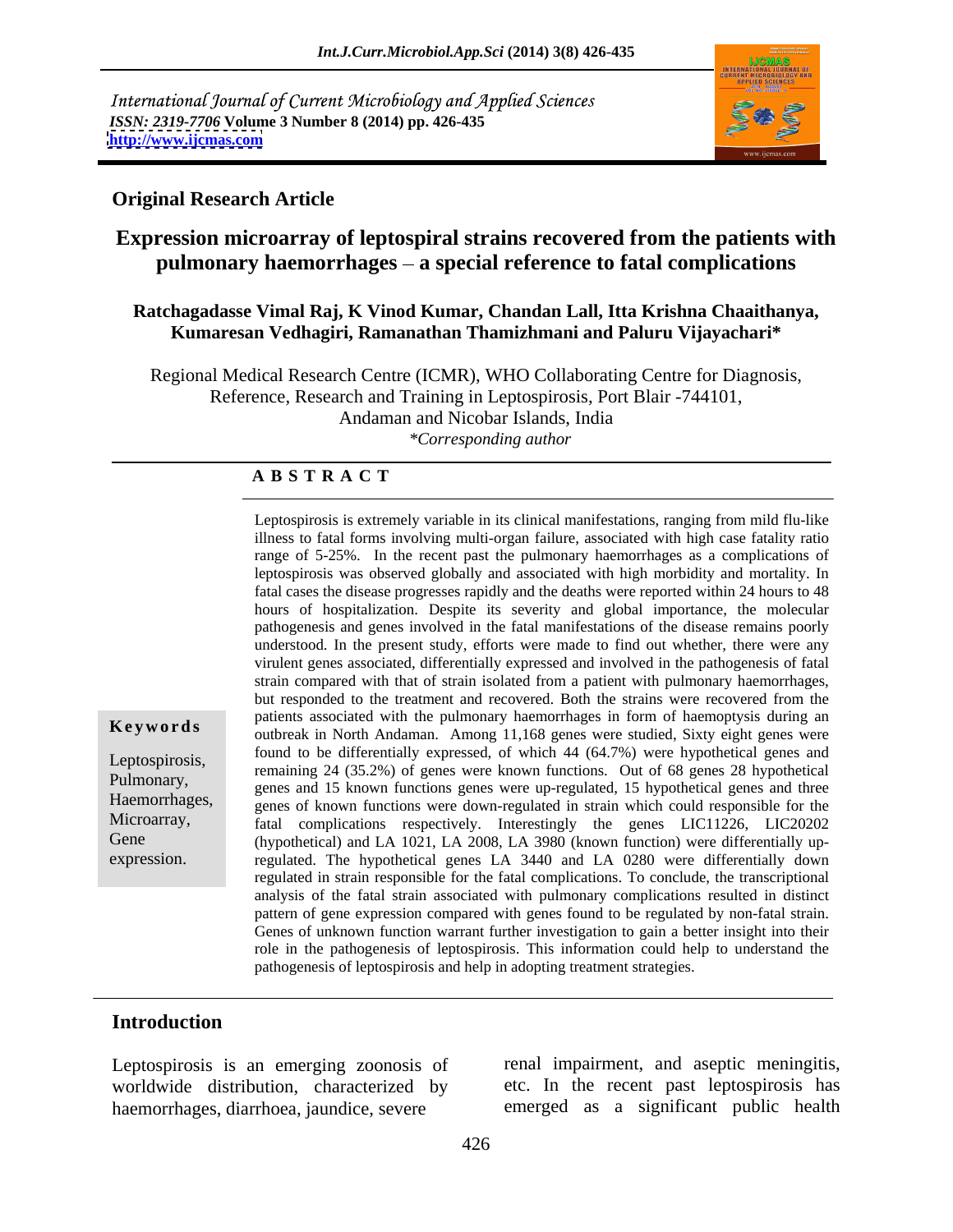problem throughout the developing remains unclear and little is known about occurring in 5-25% of severe cases (Bharti Andaman Islands since early  $20<sup>th</sup>$  century severe pulmonary haemorrhage was shown rate is

documented. Although a few putative

However, pathogenesis of leptospirosis is pulmonary haemorrhages complication has

countries due to its increased morbidity and pathogenesis mechanism or transcriptional mortality. Leptospirosis is extremely regulation in *Leptospira* spp. A pathogenic variable in its clinical manifestations, strain within the host simultaneously ranging from mild flu to severe fatal forms encounters multiple signals that are different involving multi-organ failure, with death from the *in vitro* condition and from et al., 2003; McBride et al., 2005). leptospiral genes differentially expressed<br>Leptospirosis is known to be endemic in during infective stage which results in <sup>th</sup> century several clinical outcomes of disease (Taylor and Goyle, 1931). Leptospirosis a particularly pulmonary haemorrhagiae and mysterious illness with the majority of cases hepato-renal complication in a small presenting as pulmonary involvement and proportion of people but the case fatality for the first time as a complication of haemorrhagic complication (Singh et al., leptospirosis from India with high case 1999; Vijayachari et al., 2008). The fatality rates ranging from 10 to 50% expression of proteins and genes plays role (Sehgal et al., 1995). in pulmonary haemorrhagic complication Haemorrhages in general, and pulmonary demonstrated the *in vivo* expression of haemorrhage in particular has been several outer membrane proteins, based on increasingly recognized worldwide and have the presence of antibodies against several a major impact on disease prognosis. proteins in acute and convalescent immune Despite its severity and global importance, sera (Natarajaseenivasan et al., 2004). The the molecular pathogenesis of leptospirosis responses of leptospires at transcriptional remains poorly understood (Ko et al., 2009). <br>The only virulence factor genetically environmental factors such as temperature, defined to date is the surface lipoprotein osmolarity, and iron availability have been Loa22 (Ristow et al., 2007), but mechanisms reported previously (Matsunaga et al., 2007; by which it contributes to disease Miranda et al., 2006). Published reports on pathogenesis remain unknown. Other microarray with single stimulus such as virulence-associated genes includes temperature, osmolarity and iron has shown hemeoxygenase (Miranda et al., 2006), LPS up regulation of various protein Qlp42, (Murray et al., 2010), clpB (Lourdault et al., Hsp15, LigA, LigB, Sph2, and Lsa21 2011), and flagellar components (Lambert et (Matsunaga et al., 2007). In contrast, LipL36 al., 2012; Liao et al., 2009) were also is down-regulated at 37°C and during leptospiral virulence related genes were In the present study, we employed gene identified using random transposon expression microarray approach to compare mutagenesis (Bourhy et al., 2005; Murray et the gene expression profiles between the al., 2009), further progress has been virulent strains recovered from the patients hindered by the lack of efficient gene-associated with pulmonary haemorrhages targeted mutagenesis techniques in complication of fatal and non-fatal cases. pathogenic *Leptospira* (Ko et al., 2009). The gene expression profile comparison environment conditions. However, leptospiral genes differentially expressed during infective stage which results in much higher in pulmonary expression of proteins and genes plays role remains unclear. Previous studies and translational levels to changes in various environmental factors such as temperature, mammalian infection (Miranda et al., 2006). between strains of fatal and non-fatal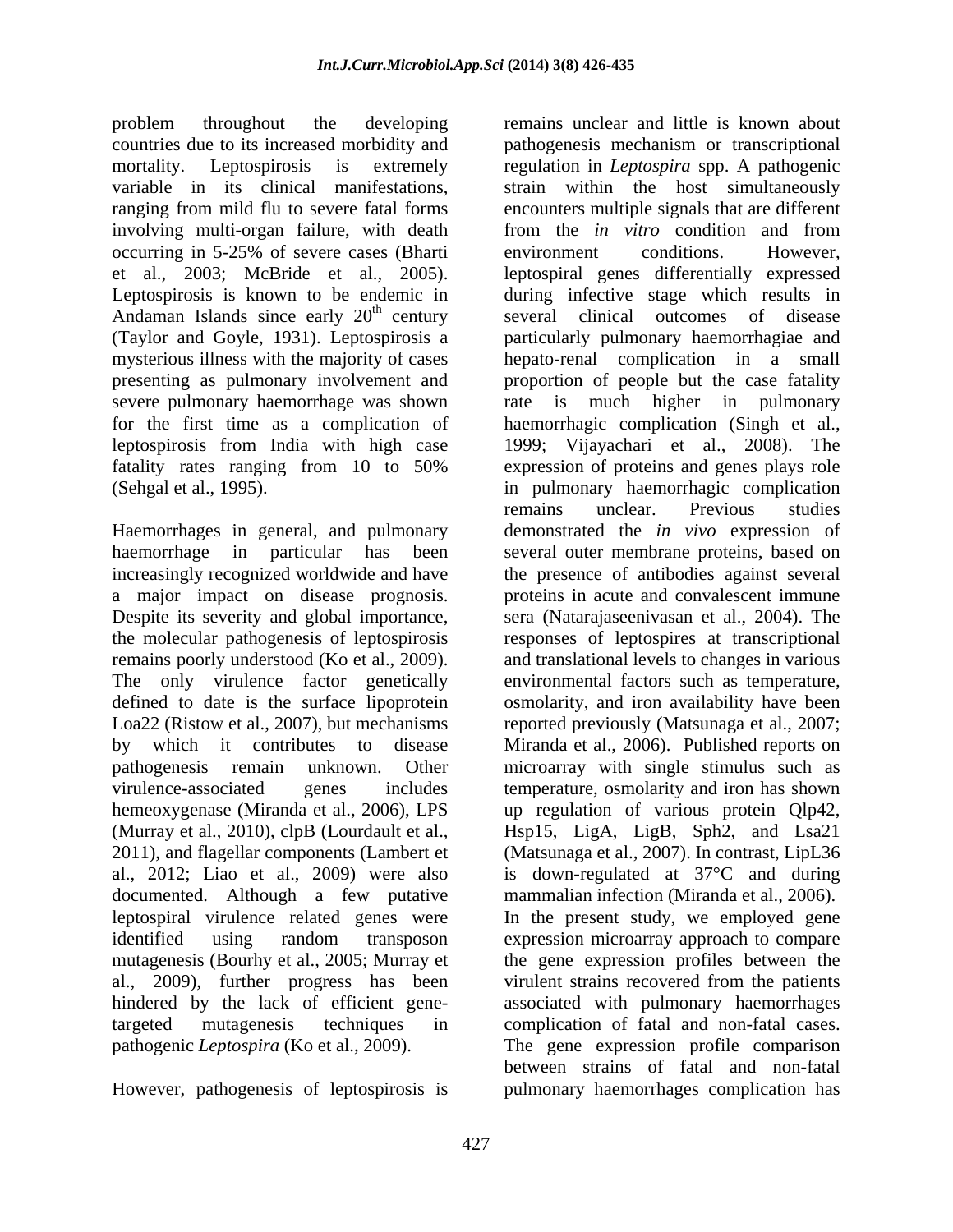not been characterized. And these cross hybridizing on the basis of BLAST differential genes expression among the result (Megablast). The criteria for the strains may give a clue that the genes which specific probe are single hit against the enable pathogenic *Leptospira* which could target; alignment length of 60-31 bp length; results in severe pulmonary haemorrhages. allowed mismatches less than 3bp; gaps less

## **Materials and Methods**

### *Leptospiral Strains*

Two leptospiral strains used in this study epidemic occurred in north Andaman Island. Both the patients had the pulmonary haemorrhages, one responded with treatment<br>and recovered other patient was died. The direction Hot field). Leptospiral total RNA was and recovered other patient was died. The maintained in 5 ml of Ellinghausen- McCullough-Johnson-Harris liquid medium

available genome sequences of four strains Scientific; 1000). The integrity of the of *Leptospira* (*L. interrogans* serovar Lai strain 56601 and serovar Copenhageni str. Fiocruz L1-130, *L. borgpetersenii* serovar Hardjo-bovis strain JB197 of pathogenic *Leptospira*, and saprophytic *L. biflexa* serovar Patoc strain Patoc I Paris/Ames). About 14016 transcripts were retrieved from NCBI database and compared with the NGS genome sequences of our strains CH11, CH31, DS 15 and DS 18 (data not shown). The unique sequences matching with the NGS consensus sequence were considered for probe design. Probes were designed with 45-60mer oligonucleotides in agilent denatured along with appropriate diluted platform in the sense direction. For each of the unique transcript sequences an average of one probe was designed and a total of 11168 probes were included in the array. The probes were categorized as specific and

than 2 bp and having the minimum word length of 28 bases.

## *RNA purification*

were recovered from the patients during an  $\overline{a}$  to a density of 1-2 X  $10^8$  cells/ml before details of the strains are shown in table 1. extracted using Trizol reagent (Invitrogen,<br>The strains were coded DS 15 and DS 18 Carlsbad, CA) as per manufacturers were periodically sub cultured and instruction and then treated with DNase (20 (EMJH) (Diffco – USA) until use. (QIAGEN, Inc., Valencia, CA) with on-*Oligonucleotide Probe designing* manufacturer's protocol. RNA concentration The transcripts were retrieved from the Nanodrop Spectrophotometer (Thermo<br>available genome sequences of four strains Scientific: 1000). The integrity of the Leptospiral strains were grown at 28-30°C harvesting for RNA purification. Cell count was determined using Petroff - Hausser chamber (Electron Microscopy Sciences, Hot field). Leptospiral total RNA was extracted using Trizol reagent (Invitrogen, Carlsbad, CA) as per manufacturers U for 30 min at 37°C). RNA was further purified using RNeasy mini columns column DNase treatment according to the and purity were evaluated using the Nanodrop Spectrophotometer (Thermo Scientific; 1000). The integrity of the extracted RNA were analysed on the Bioanalyzer (Agilent; 2100). We considered RNA to be of good quality based on the 260/280 values (Nanodrop), rRNA 28S/18S ratios and RNA integrity number (RIN- Bioanalyzer).

### *Labelling and microarray hybridization*

The sample Labelling was performed using Quick-Amp Labelling Kit, One Color (Agilent Technologies, Part Number: 5190- 0442). About 500ng of total RNA was Spike in controls; Spike a Mix (Agilent Technologies, RNA Spike In Kit, One Color, Part Number 5188-5282) and Random hexamer primer tagged to T7 promoter region at 65°C for 10 min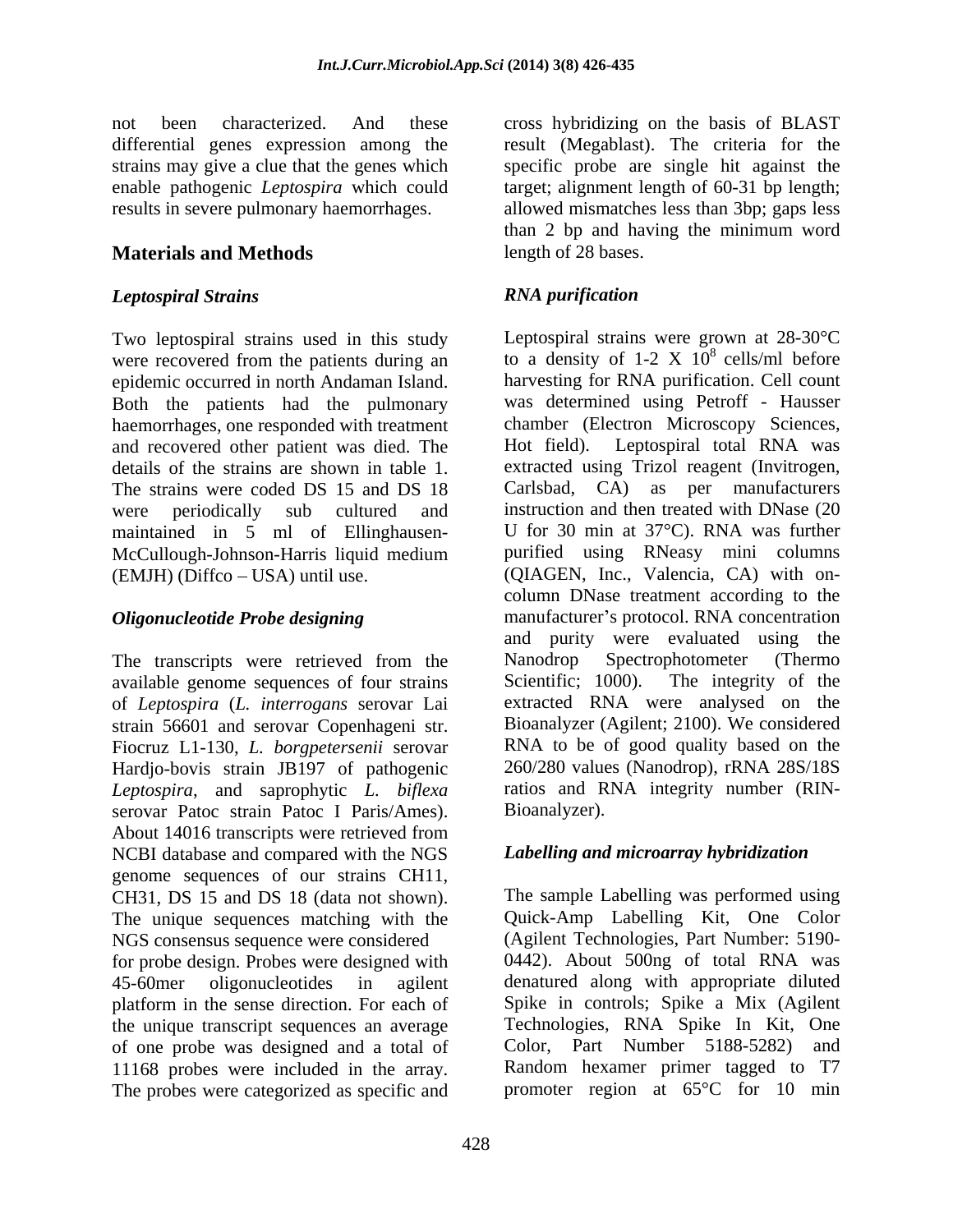followed by snap chilling on ice for 5 minutes. The cDNA master mix was added 2.30 hours. The cDNA was *in vitro* QiagenRNeasy column (Qiagen, Cat No: 74106). The concentration of cRNA and dye independently, and computes the  $n^{th}$ 

#### Concentration of Cvanine 3 - CTP x 1000  $p$ mol Cy3 per µgcRNA = Concentration of cRNA

The labelled Cyanine 3-CTP cRNAs (2000ng for 8 array formats) were genes were commonly up-regulated and 518 fragmented to an average size of genes were down regulated among the approximately 50 to 100 nucleotides with fragmentation buffer at 60°C for 30 minutes and the reaction was stopped by adding 2X GE HI-RPM hybridization buffer (Agilent that, about 68 genes were differentially Technologies, In situ Hybridization kit, Part Number 5190-0404). The samples were pipetted onto the gasket slide and hybridized onto array. The hybridization was carried out at 65°C for 16 hours. After genes and 3 (4.4%) genes of known hybridization, the slides were washed using functions were up-regulated in strain which Gene Expression Wash Buffer1 (Agilent could responsible for the non-fatal Technologies, Part Number 5188-5325) at complication. Twenty eight (41.2%) room temperature for 1 minute and Gene Expression Wash Buffer 2 (Agilent Technologies, Part Number 5188-5326) at  $37^{\circ}$ C for 1 minute. The slides were then washed with Acetonitrile for 30 seconds. The microarray slide was scanned using Agilent Scanner (Agilent Technologies, Part Number G2565CA).

### *Microarray Data Analysis*

to the denatured RNA sample and incubated Images were quantified using Feature at 40°C for 2 hours for double stranded Extraction Software (Version-10.7, Agilent). cDNA synthesis. The cDNA sample was Feature extracted raw data was analysed denatured at 65°C for 15 min. The *in vitro* using GeneSpring GX Version 12.0 software transcription master mix was added to the from Agilent. Normalization of the data was cDNA sample and incubated at 40°C for done in GeneSpring GX v12.0 using the  $75<sup>th</sup>$ transcribed into cRNA in presence of a normalization is a global normalization, Cyanine 3-CTPdye. The Cyanine 3-CTP where the locations of all the spot intensities labeled cRNA sample was purified using in an array are adjusted. This normalization incorporation were determined using percentile of the expression values for this Nanodrop-1000 (JH Bio) and the specific array, across all spots (where n=75 is the activity was estimated using the formula median). It subtracts this value from the the contract of the contract of the contract of the contract of the contract of the contract of the contract of the contract of the contract of the contract of the contract of the contract of the contract of the contract o percentile shift (Percentile shift takes each column in an experiment independently, and computes the *th* expression value of each entity). The probes with fold  $>1$  and with fold  $< -1$  were considered as significant high and low expressed.

## **Results and Discussion**

Among 11,168 genes were studied, 1265 strains (Data not shown). The gene expression pattern of strains responsible for non-fatal and fatal complications revealed that, about 68 genes were differentially expressed (table  $2&3$ ). Of which 44 (64.7%) were hypothetical genes and remaining 24 (35.2%) of genes were known functions.

Of these 68 genes 13 (19.1%) hypothetical could responsible for the non-fatal complication. Twenty eight (41.2%) hypothetical genes and 17 (25%) genes of known functions were down regulated in strain which could responsible for the nonfatal complication. Strain responsible for the fatal complications expressed 28 (41.2%) hypothetical and 15 (22%) genes of known functions were up-regulated. Fourteen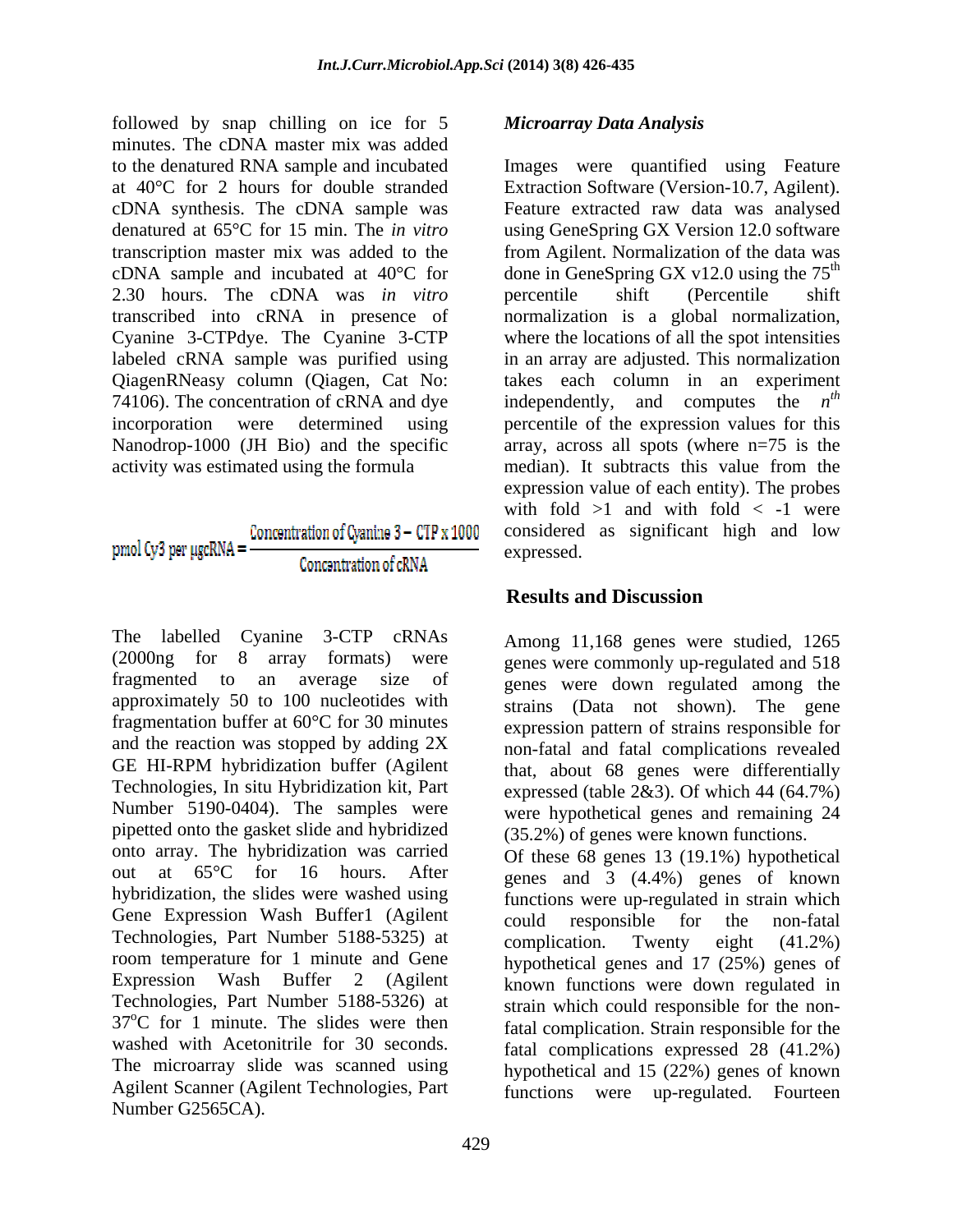hypothetical genes (20.6%) and 3 (4.4%) of causing non-fatal and eight genes in fatal

A total of 37 (54.4%) hypothetical and osmolality temperature and serum exposure known genes were up regulated in fatal in *Leptospira interrogans*, serovar Lai and strain and all the strain were down regulated Copenhageni (Miranda et al., 2006; in non-fatal strain respectively. Interestingly Patarakul et al., 2010). The present study the out these genes, LIC11226, LIC20202 reports, higher up regulation and lower (Hypothetical) and LA 1021 (transcription termination factor Rho), LA 2008 (dihyrolipoamideacetyltransferase), LA only in strain which could responsible for

The differentially expressed genes were unknown function 28 (81.2%)  $\&$  13 (62.2%) about pathogenesis mechanisms or of up and down-regulated genes, transcriptional regulation in *Leptospira* spp. respectively in the strain responsible for non-fatal complication (Table 4). Whereas,

genes of known functions were down were 28 (65.1%) and 14 (82.3%) up and regulated. Seven genes of strain responsible down regulated respectively (fig. 1). In strain were differentially expressed. of hypothetical genes were up-down in strain responsible for fatal complications contrast, studies have shown 45% and 65% regulated in different stimuli such as Copenhageni (Miranda et al., down regulation in strain causes fatal pulmonary haemorrhagic complications.

3980 (glycerophospho-diesterphosho- Major genes involved in cellular processing diesterase) genes of known function were and signaling followed by information differentially up-regulated respectively. storage and processing, then genes involved Whereas LA 3440 (hypothetical) gene and in metabolism. The cellular processing and LA 0280 (cAMP-binding protein) of known signaling genes were up regulated in fatal function were differentially down regulated strain in comparison with non- fatal. But the fatal complications but not expressed in fatal strain. Recent reports have shown that non-fatal strains. The series of the series of the series of the series of the series of the series of the series of the series of the series of the series of the series of the series of the series of the series of the ser classified into functional categories based on may be due to regulation of genes required clusters of orthologous groups (COGs) as for coping with other environments. The described elsewhere (Miranda et al., 2006; present studies suggests the majority of gene Patarakul et al., 2010; Tatusov et al., 1997). Involved in cellular processing and signaling<br>The majority of differentially expressed in fatal strain, which may be crucial for genes were poorly characterized are of virulence and pathogenicity. Little is known these genes were down regulated in nonin response to serum exposure, predominance of genes were involve in metabolism (Patarakul et al., 2010) which involved in cellular processing and signaling in fatal strain, which may be crucial for about pathogenesis mechanisms or

**Table.1** Leptospiral strains used for expression microarray analysis

| Sl.No. | Strains      | Serogroup          | Serovar  | Species        | Clinical manifestations                               |
|--------|--------------|--------------------|----------|----------------|-------------------------------------------------------|
|        | DS 15        | Grippo-<br>typhosa | Valbuzzi | L. interrogans | Fever, Headache, Bodyache,<br>Haemoptysis (Expired)   |
|        | <b>DS 18</b> | Grippo-<br>typhosa | Valbuzzi | . interrogans  | Fever, Headache, Bodyache,<br>Haemoptysis (Recovered) |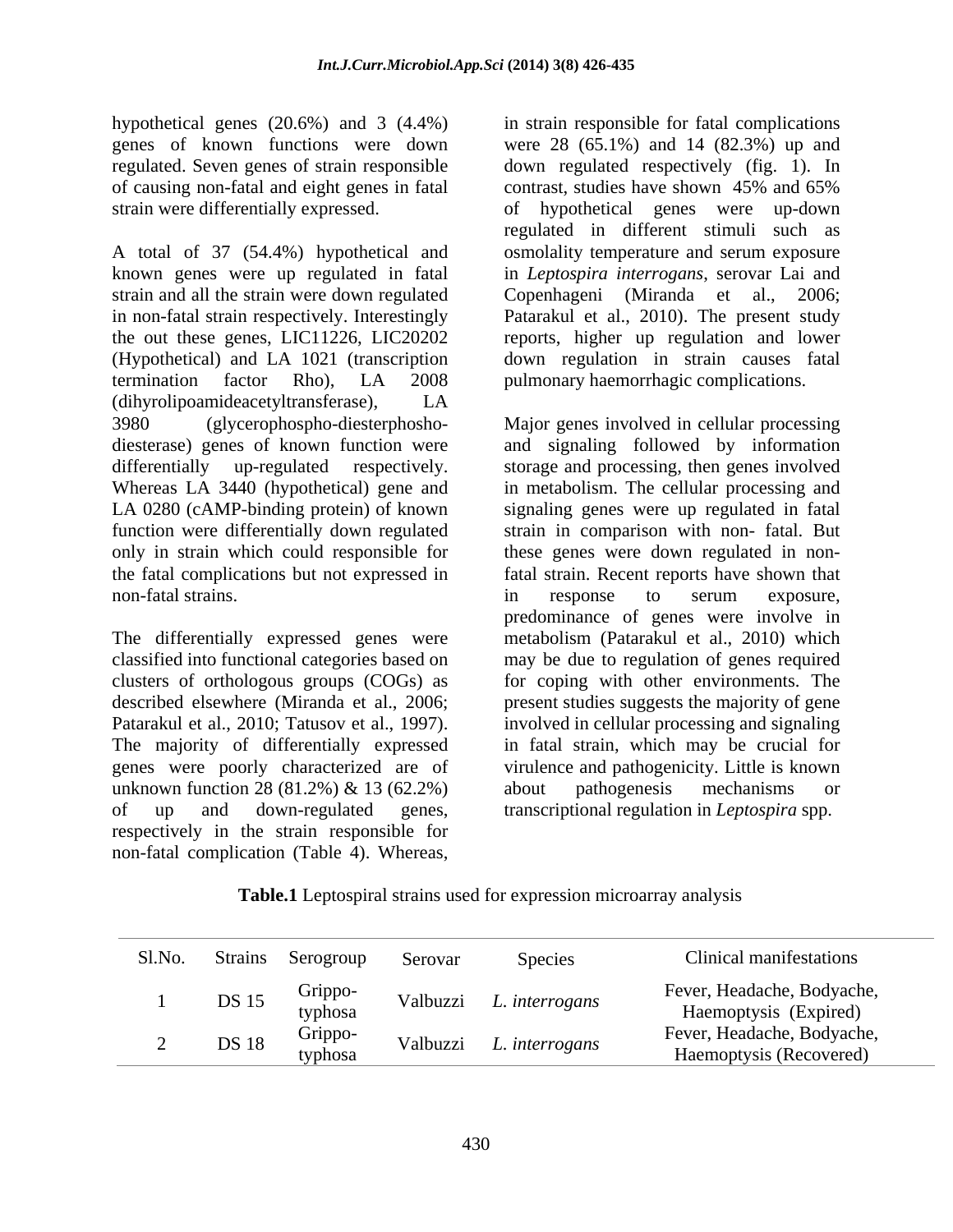| S. No<br>Systematic | Gene      | Description          | Accessions    |                  | Regulations of genes |  |
|---------------------|-----------|----------------------|---------------|------------------|----------------------|--|
| Name                | Name      |                      |               | <b>Non-Fatal</b> | Fatal                |  |
| 1 LA_0030           | $LA_0030$ | hypothetical protein | ref NC_004342 |                  |                      |  |
| 2 LA_0117           | LA_0117   | hypothetical protein | ref NC_004342 |                  |                      |  |
| 3 LA_0198           | LA_0198   | hypothetical protein | ref NC_004342 |                  |                      |  |
| 4 LA_0203           | LA_0203   | hypothetical protein | ref NC_004342 |                  |                      |  |
| 5 LA_0471           | LA_0471   | hypothetical protein | ref NC_004342 |                  |                      |  |
| 6 LA_0564           | LA_0564   | hypothetical protein | ref NC_004342 |                  |                      |  |
|                     |           |                      |               |                  |                      |  |
| 7 LA_0570           | LA_0570   | hypothetical protein | ref NC_004342 |                  |                      |  |
| 8 LA_0920           | LA_0920   | hypothetical protein | ref NC_004342 |                  |                      |  |
| 9 LA_1000           | LA_1000   | hypothetical protein | ref NC_004342 |                  |                      |  |
| 10 LA_1188          | LA_1188   | hypothetical protein | ref NC_004342 |                  |                      |  |
| 11 LA_1359          | LA_1359   | hypothetical protein | ref NC_004342 |                  |                      |  |
| 12 LA_1530          | LA_1530   | hypothetical protein | ref NC_004342 |                  |                      |  |
| 13 LA_1538          | LA_1538   | hypothetical protein | ref NC_004342 |                  |                      |  |
| 14 LA_1813a         | LA_1813a  | hypothetical protein | ref NC_004342 |                  |                      |  |
| 15 LA_1910          | LA_1910   | hypothetical protein | ref NC_004342 |                  |                      |  |
| 16 LA_2259          | LA_2259   | hypothetical protein | ref NC_004342 |                  |                      |  |
| 17 LA_2519          | LA_2519   | hypothetical protein | ref NC_004342 |                  |                      |  |
| 18 LA_2798          | LA_2798   | hypothetical protein | ref NC_004342 |                  |                      |  |
| 19 LA_3145          | LA_3145   | hypothetical protein | ref NC_004342 |                  |                      |  |
| 20 LA_3440          | LA_3440   | hypothetical protein | ref NC_004342 |                  |                      |  |
|                     |           |                      |               |                  |                      |  |
| 21 LA_3522          | LA_3522   | hypothetical protein | ref NC_004342 |                  |                      |  |
| 22 LA_3524          | LA_3524   | hypothetical protein | ref NC_004342 |                  |                      |  |
| 23 LA_3532          | LA_3532   | hypothetical protein | ref NC_004342 |                  |                      |  |
| 24 LA_3533          | LA_3533   | hypothetical protein | ref NC_004342 |                  |                      |  |
| 25 LA_3534          | LA_3534   | hypothetical protein | ref NC_004342 |                  |                      |  |
| 26 LA_3688          | LA_3688   | hypothetical protein | ref NC_004342 |                  |                      |  |
|                     |           |                      |               |                  |                      |  |
| 27 LA_3779          | LA_3779   | hypothetical protein | ref NC_004342 |                  |                      |  |
| 28 LA_3911          | LA_3911   | hypothetical protein | ref NC_004342 |                  |                      |  |
| 29 LA_3982          | LA_3982   | hypothetical protein | ref NC_004342 |                  |                      |  |
| 30 LA_4135          | LA_4135   | hypothetical protein | ref NC_004342 |                  |                      |  |
| 31 LA_4293          | LA_4293   | hypothetical protein | ref NC_004342 |                  |                      |  |
| 32 LB_070           | $LB_070$  | hypothetical protein | ref NC_004343 |                  |                      |  |
| 33 LBF_0241         | LBF_0241  | hypothetical protein | ref NC_010842 |                  |                      |  |
| 34 LBF_2051         | LBF_2051  | hypothetical protein | ref NC_010842 |                  |                      |  |
| 35 LIC10411         | LIC10411  | hypothetical protein | ref NC_005823 |                  |                      |  |
| 36 LIC10476         | LIC10476  | hypothetical protein | ref NC_005823 |                  |                      |  |
| 37 LIC11226         | LIC11226  | hypothetical protein | ref NC_005823 |                  |                      |  |
| 38 LIC11677         | LIC11677  | hypothetical protein | ref NC_005823 |                  |                      |  |
| 39 LIC12228         | LIC12228  | hypothetical protein | ref NC_005823 |                  |                      |  |
| 40 LIC12503         | LIC12503  | hypothetical protein | ref NC_005823 |                  |                      |  |
| 41 LIC12926         | LIC12926  | hypothetical protein | ref NC_005823 |                  |                      |  |
| 42 LIC13071         | LIC13071  | hypothetical protein | ref NC_005823 |                  |                      |  |
| 43 LIC14004         | LIC14004  | hypothetical protein | ref NC_005823 |                  |                      |  |
| 44 LIC20202         | LIC20202  | hypothetical protein | ref NC_005824 |                  |                      |  |

**Table.2** Differentially expressed genes of hypothetical proteins of the strains responsible for non-fatal and fatal complication

 $\downarrow$  down regulated ,  $\uparrow$  up-regulated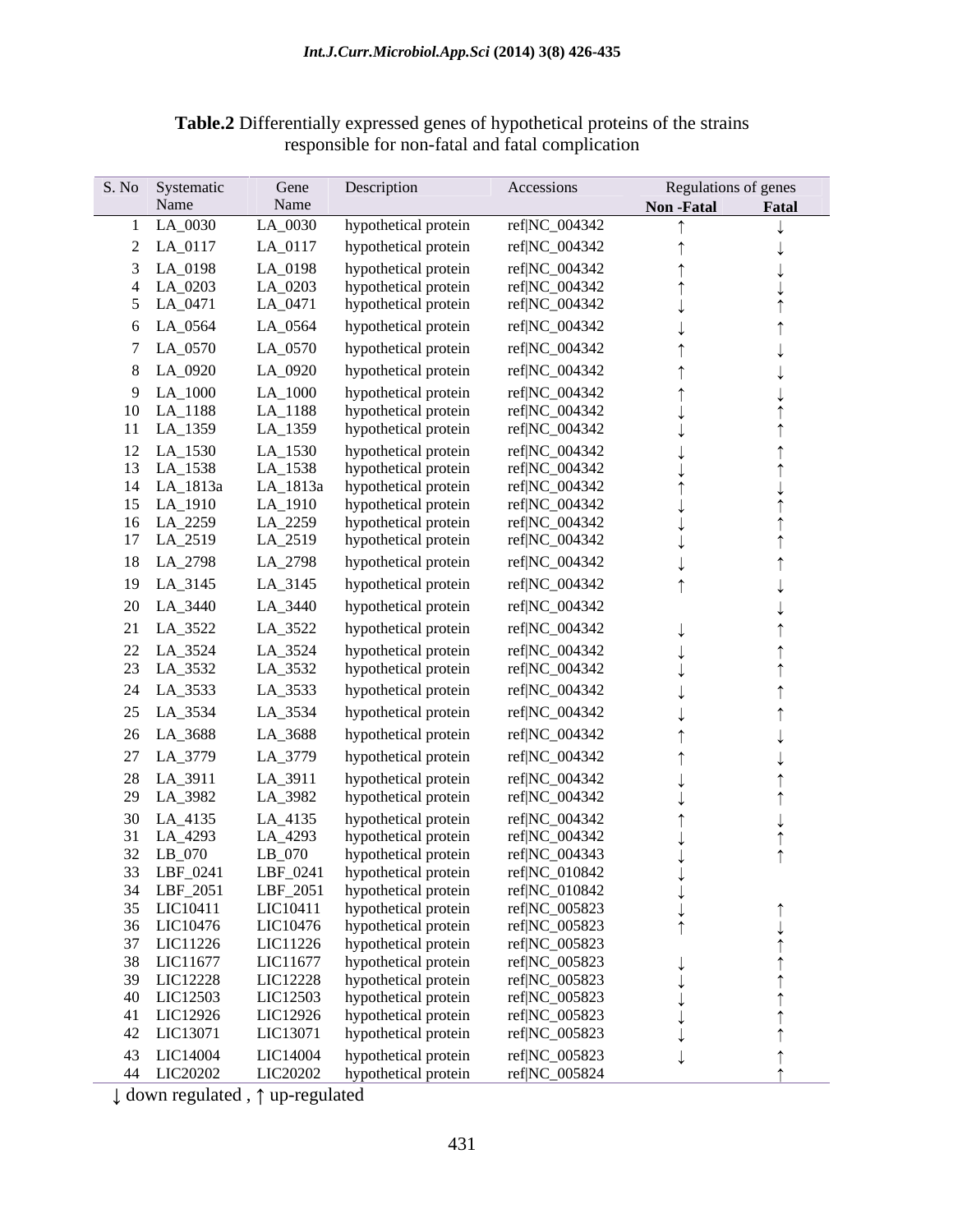| Table.3<br><b>le.3</b> Differentially expressed genes of known proteins of the strains responsible for non- |  |
|-------------------------------------------------------------------------------------------------------------|--|
| fatal and fatal complications                                                                               |  |

|                |             |                       |                                                   |               |               | <b>Regulations of</b> |
|----------------|-------------|-----------------------|---------------------------------------------------|---------------|---------------|-----------------------|
| S.             | Systematic  | Gene                  | Description                                       | Accessions    |               | genes                 |
| N <sub>o</sub> | Name        | Name                  |                                                   |               | Non-<br>Fatal | Fatal                 |
|                | 1 LA_0280   | crp                   | cAMP-binding protein                              | ref NC_004342 |               |                       |
|                | 2 LA_0314   | trkG                  | potassium uptake transporter                      | ref NC_004342 |               |                       |
|                | 3 LA_0587   | LA 0587               | lipase                                            | ref NC_004342 |               |                       |
|                | 4 LA_0894   | nuoB                  | NADH dehydrogenase subunit B                      | ref NC_004342 |               |                       |
|                | 5 LA_1007   | btuE                  | glutathione peroxidase                            | ref NC_004342 |               |                       |
|                | 6 LA_1021   | rho                   | transcription termination factor Rho              | ref NC_004342 |               |                       |
|                | 7 LA_1397   | LA_1397               | export protein                                    | ref NC_004342 |               |                       |
|                | 8 LA_1685   | $LA$ <sub>-1685</sub> | recombinational DNA repair protein                | ref NC_004342 |               |                       |
|                | 9 LA_2008   | aceF                  | dihydrolipoamideacetyltransferase                 | ref NC_004342 |               |                       |
|                | 10 LA_2623  | gst                   | glutathione transferase                           | ref NC_004342 |               |                       |
|                | 11 LA_3242  | LA_3242               | TonB-dependent outer membrane                     | ref NC_004342 |               |                       |
|                |             |                       | receptor                                          |               |               |                       |
|                | 12 LA_3244  | tolQ                  | biopolymer transport protein TolQ                 | ref NC_004342 |               |                       |
|                | 13 LA_3245  | LA_3245               | ExbD-like biopolymer transport<br>protein         | ref NC_004342 |               |                       |
|                | 14 LA_3246  | exbD                  | ExbD-like biopolymer transport                    | ref NC_004342 |               |                       |
|                |             |                       | protein                                           |               |               |                       |
|                | 15 LA_3531  | arsR                  | transcriptional regulator                         | ref NC_004342 |               |                       |
|                | 16 LA_3536  | LA_3536               | activator of Hsp90 ATPase 1 family                | ref NC_004342 |               |                       |
|                |             |                       | protein                                           |               |               |                       |
|                | 17 LA_3673  | msrA                  | peptide methionine<br>sulfoxidereductase          | ref NC_004342 |               |                       |
|                | 18 LA_3839  | LA_3839               | phospholipid binding protein                      | ref NC_004342 |               |                       |
|                | 19 LA_3980  | ugpQ                  | glycerophosphodiesterphosphodiester ref NC_004342 |               |               |                       |
|                |             |                       | ase                                               |               |               |                       |
|                | 20 LA_4102  | vicR                  | response regulator                                | ref NC_004342 |               |                       |
|                | 21 LBF_2735 | rrl                   | 23S ribosomal RNA                                 | ref NC_010842 |               |                       |
|                | 22 LBJ_1770 | LBJ_1770              | putative peptidoglycan peptidase                  | ref NC_008510 |               |                       |
|                | 23 LBJ_2282 | LBJ_2282              | Alpha-galactosidase                               | ref NC_008510 |               |                       |
|                | 24 LIC11363 |                       | LIC11363 glutathione-S-transferase                | ref NC_005823 |               |                       |

 $\downarrow$  down regulated ,  $\uparrow$  up-regulated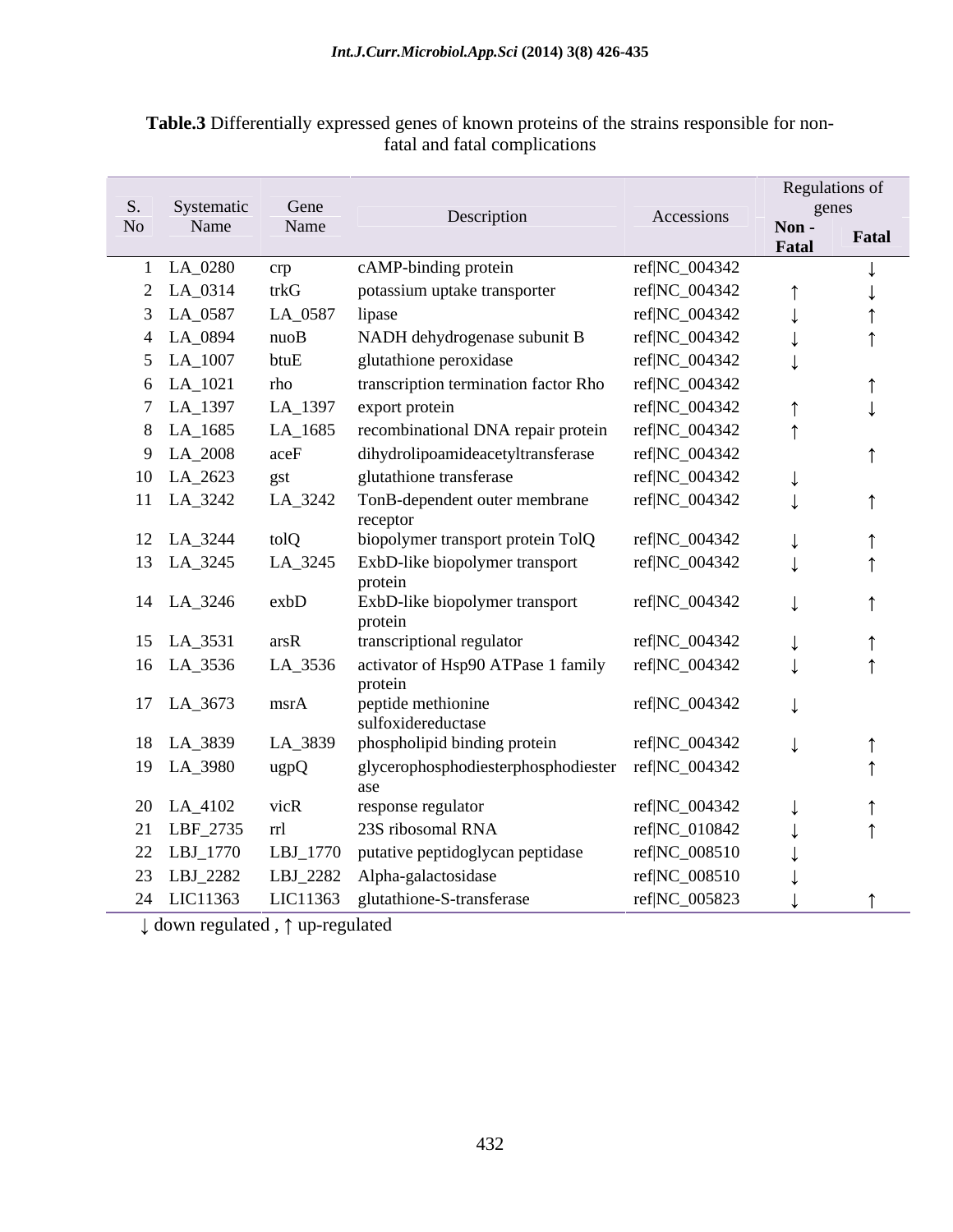| Genes              |              |                     | No. of genes        |              |                                         |              |
|--------------------|--------------|---------------------|---------------------|--------------|-----------------------------------------|--------------|
|                    |              |                     |                     |              |                                         |              |
|                    | <b>Down-</b> | <b>Up-regulated</b> | <b>Total</b>        | <b>Down-</b> | $\mathbf{U}$                            | <b>Total</b> |
|                    | regulated    | $(9/6^a)$           | $(\%^{\mathsf{b}})$ | regulated    | regulated                               | $(\%^0)$     |
|                    |              |                     |                     | $(0/a)^2$    | $(9/6^a)$                               |              |
| Known or predicted | 17(37.7)     | 3(18.7)             | 20(32.7)            | 3(17.6)      | $15(34.8)$ $18(30)$                     |              |
| function           |              |                     |                     |              |                                         |              |
| Un known or poorly | 28(62.2)     | 13(81.2)            |                     |              | 41 (67.2)   14 (76.4) 28 (65.1) 42 (70) |              |
| characterized      |              |                     |                     |              |                                         |              |
| function           |              |                     |                     |              |                                         |              |
| Total              |              |                     |                     |              |                                         |              |

**Table.4** Number of leptospiral genes differentially expressed in strains responsible for non fatal and fatal complications

A: strain responsible for the non-fatal complications, B: strain responsible for fatal

complications<br><sup>a</sup> percentage of genes per total number of genes in up-regulated or down regulated group, <sup>b</sup> percentage of genes per total number of differentially expressed genes

**Fig.1** Expression of up and down regulated genes of general COGs grouping A. strain responsible for non-fatal complication B. strains responsible for fatal complications

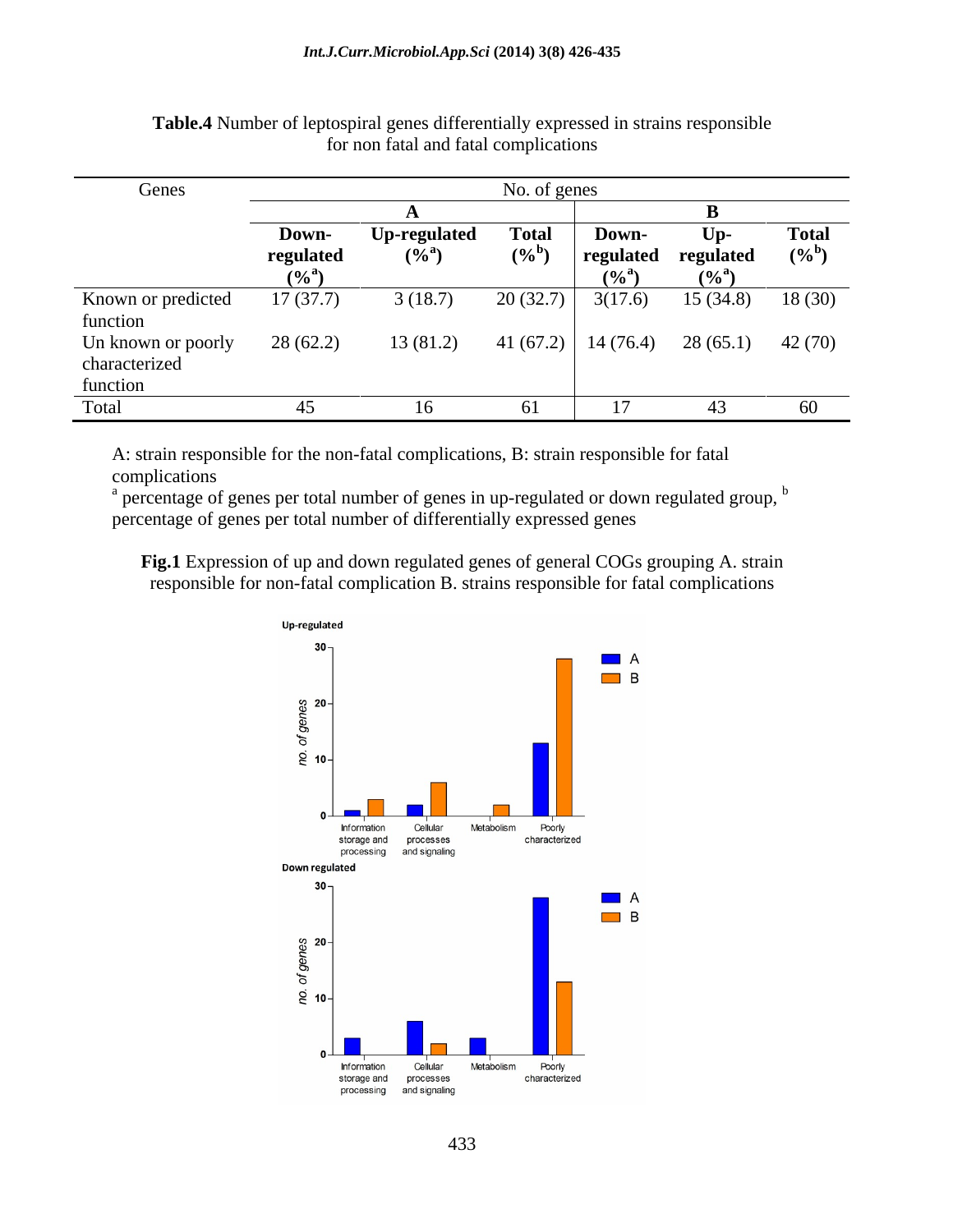To conclude, the transcriptional analysis of the fatal strain associated with pulmonary complications resulted in distinct pattern of gene expression *Leptospira*: the dawn of the compared with genes found to be regulated by non-fatal strain. However, our results serve to understanding of the genes which may involve in pathogenesis Lambert, A., Picardeau, M., Haake, D.A., of leptospirosis. Genes of unknown function that are differentially regulated in fatal strain warrant further investigation to in *Leptospira interrogans* are gain a better insight into their role in the pathogenesis of leptospirosis. This but are not required for formation of information could help to understand the the flagellum sheath. Infect Immun. pathogenesis of leptospirosis and to adopt treatment strategies. Liao, S., Sun, A., Ojcius, D.M., Wu, S.,

The authors would like to thank Indian<br>Council of Medical Research New Delhi *interrogans* strain Lai. BMC Council of Medical Research, New Delhi, India for providing grant for the study. The authors would also like to thank Lourdault, K., Cerqueira, G.M., Wunder,<br>Canotynic Technology, Byt, Ltd. E.A., Jr. Picardeau, M. 2011.

The authors do not have any commercial 3717. or other associations that may pose a

- Bharti, A.R., Nally, J.E., Ricaldi, J.N.,<br>Matthias. M.A., Diaz. M.M., Lovett. Immun. 75, 5848–5859. Matthias, M.A., Diaz, M.M., Lovett, Willig, M.R., Gotuzzo, E. Vinetz, J.M. 2003. Leptospirosis: a zoonotic disease of global importance. Lancet
- Bourhy, P., Louvel, H., Saint Girons, I. insertional mutagenesis of *Leptospira interrogans*, the agent of *interrogans* serovar Lai as assessedleptospirosis, using a mariner

transposon. J bacteriol. 187, 3255- 3258.

- Ko, A., Goarant, C. Picardeau, M. 2009. *Leptospira*: the dawn of the molecular genetics era for an emerging zoonotic pathogen. Nature rev Microbiol. 7, 736-747.
- Sermswan, R.W., Srikram, A., Adler, B. Murray, G.A. 2012. FlaA proteins in *Leptospira interrogans* are essential for motility and virulence the flagellum sheath. Infect Immun. 80, 2019-2025.
- Acknowledgments the fliY gene encoding a flagellar Zhao, J. Yan, J. 2009. Inactivation of motor switch protein attenuates mobility and virulence of *Leptospira interrogans* strain Lai. BMC Microbiol. 9, 253.
- Genotypic Technology Pvt. Ltd., E.A., Jr. Picardeau, M. 2011. Bangalore, for the Microarray analysis.<br>
Leptospira interrogans reduces **Conflict of Interest** virulence and resistance to stress Lourdault, K., Cerqueira, G.M., Wunder, E.A., Jr. Picardeau, M. Inactivation of clpB in the pathogen *Leptospira interrogans* reduces conditions. Infect Immun. 79, 3711- 3717.
- conflict of interest. Zuerner, R.L., Adler, B. Haake, D.A. **References** and *interrogans* to physiologic Matsunaga, J., Lo, M., Bulach, D.M., 2007. Response of *Leptospira interrogans* to physiologic osmolarity: relevance in signaling the environment to host transition. Infect Immun. 75, 5848–5859.
	- M.A., Levett, P.N., Gilman, R.H., McBride, A.J., Athanazio, D.A., Reis, M.G. Ko, A.I. 2005. Leptospirosis. Curr Opin Infect Dis. 18, 376-386.
	- infect dis. 3, 757-771. David, A.H., James, M., Michael, Picardeau, M. 2005. Random Miranda, L., Dieter, M.B., David, R.P., L.P., Richard, L.Z. Ben, A. 2006. Effects of temperature on gene expression patterns in *Leptospira*